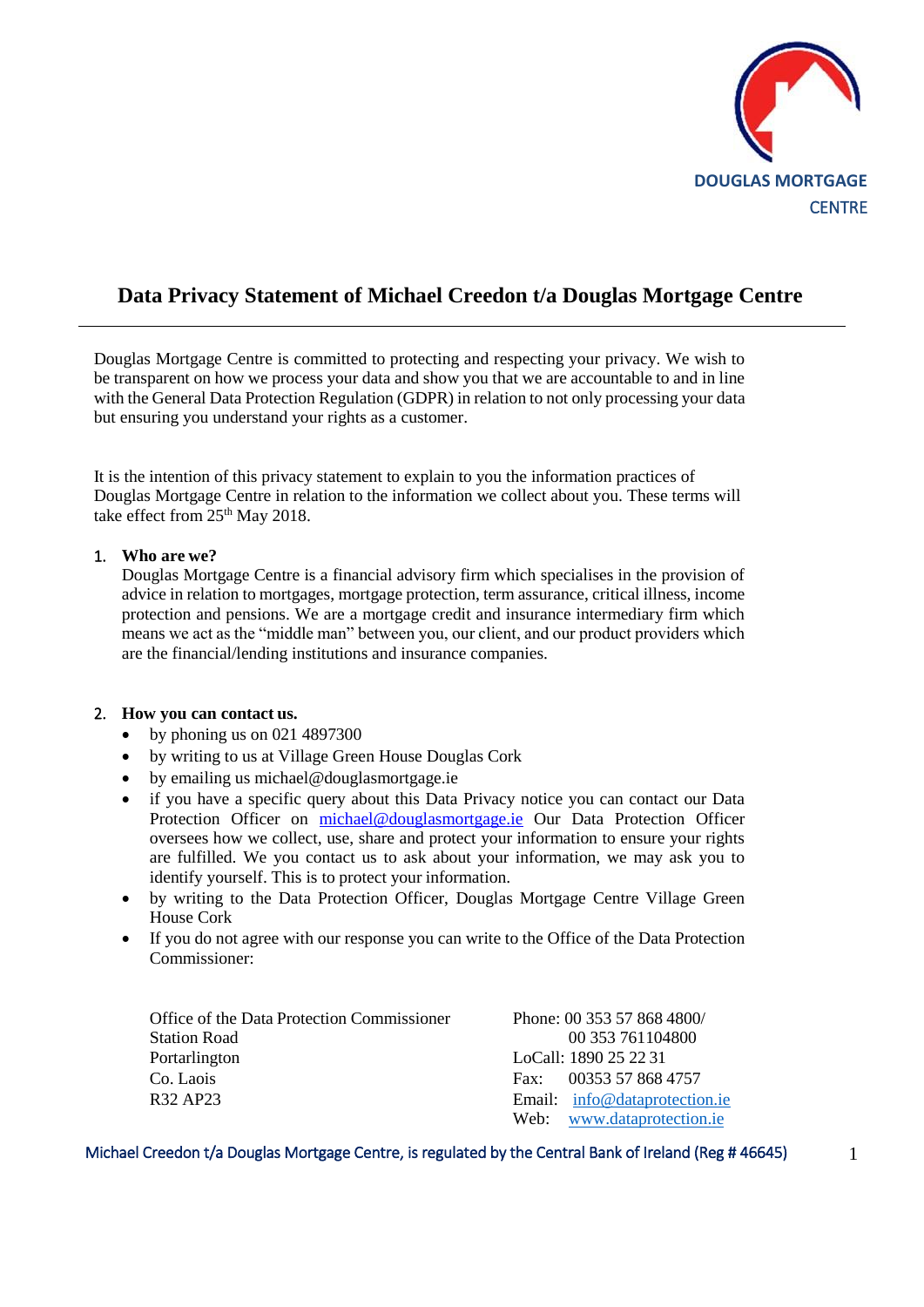

# 3. **Purpose for collecting and processing your data.**

The information we collect and hold about you depends on the products and services you use. This information includes personal information you give us when you are looking for a product or service, personal information we collect automatically such as your IP address, the date and time you accessed our services when you visited.

 Our website and personal information we receive from sources such as lender affordability calculators and insurance quotation tools.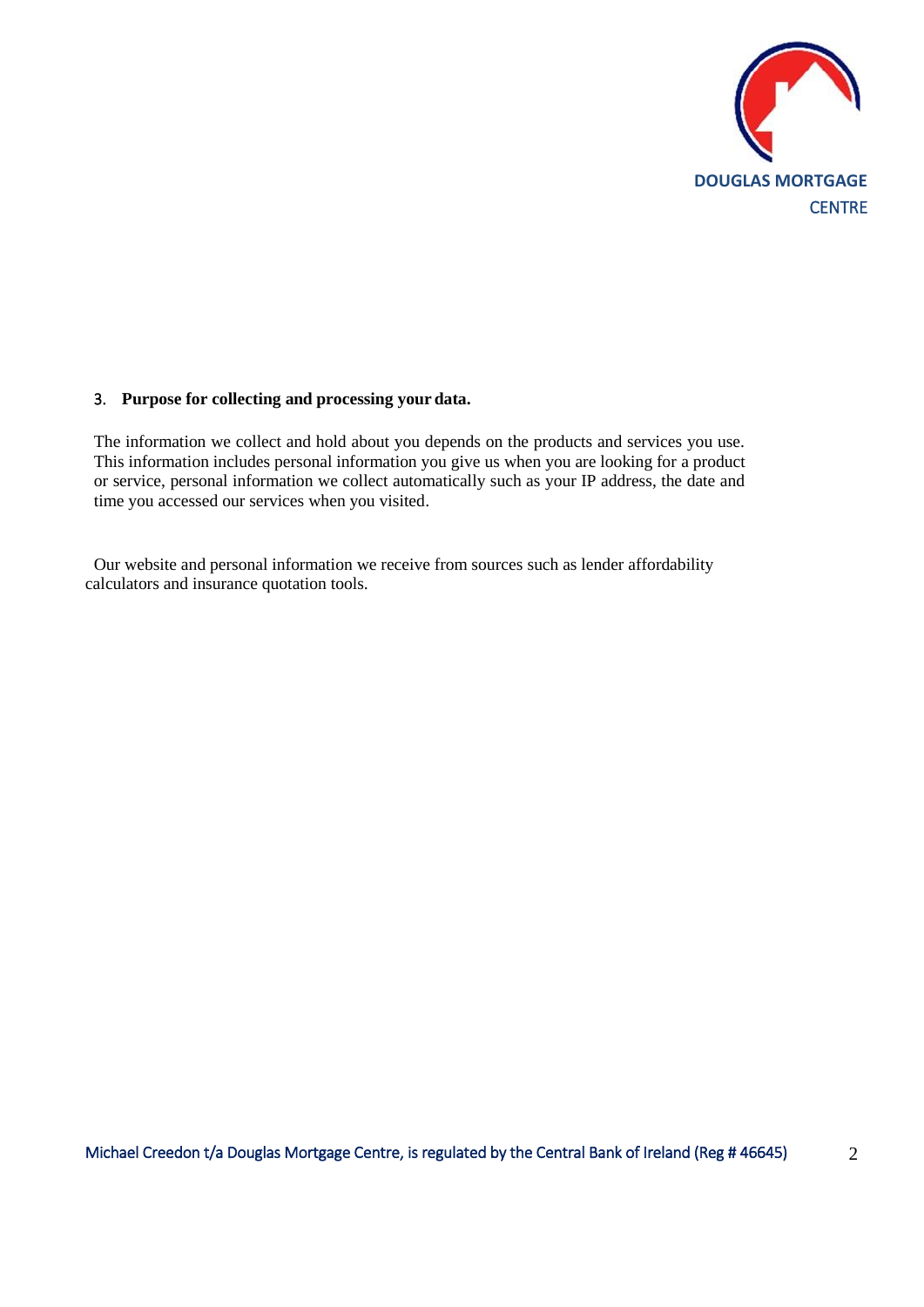

The chart below outlines what personal information we hold about you and how we use it.

| <b>Types of Information</b>                                                                                                                                                                                                                                                            | Examples of how we use the information                                                                                                                                                                                                                                                                                                                                                                                                                        |  |
|----------------------------------------------------------------------------------------------------------------------------------------------------------------------------------------------------------------------------------------------------------------------------------------|---------------------------------------------------------------------------------------------------------------------------------------------------------------------------------------------------------------------------------------------------------------------------------------------------------------------------------------------------------------------------------------------------------------------------------------------------------------|--|
| Identity Information                                                                                                                                                                                                                                                                   |                                                                                                                                                                                                                                                                                                                                                                                                                                                               |  |
| Name, address, date of birth, sex, nationality,                                                                                                                                                                                                                                        | This information is use to identify you and to combat fraud                                                                                                                                                                                                                                                                                                                                                                                                   |  |
| PPSN, driving licence, passport                                                                                                                                                                                                                                                        | and other illegal activity                                                                                                                                                                                                                                                                                                                                                                                                                                    |  |
| <b>Contact Information</b>                                                                                                                                                                                                                                                             |                                                                                                                                                                                                                                                                                                                                                                                                                                                               |  |
| Email address, telephone number, technical<br>information such as IP address                                                                                                                                                                                                           | We use your contact information to provide you with the<br>products and services you have requested and to respond<br>to enquiries and complaints. We will also use your contact<br>information to contact you or interact with you in<br>connection with the product you currently hold with us or<br>service that we currently provide, for example in order to<br>discuss a change in your mortgage interest rate or a change<br>to your insurance policy. |  |
| Information to help us provide the products and services that you have requested (under the existing<br>relationship)                                                                                                                                                                  |                                                                                                                                                                                                                                                                                                                                                                                                                                                               |  |
| Financial<br>details,<br>financial<br>circumstances,<br>employment and income details, expenditure,<br>family details and composition, credit history<br>details, account numbers, risk appetite, health<br>information, key relationships such as doctors<br>details, banking details | To determine the most suitable mortgage/associated<br>insurance product such as mortgage protection/life<br>assurance/income protection policy for you.<br>Any information you provide about other people such as<br>second applicants please ensure you have their consent to<br>us using that information or that you are allowed to use that<br>information.                                                                                               |  |
| Information on your physical or mental health                                                                                                                                                                                                                                          | With your consent and to provide you with a life assurance<br>or income protection product we collect and process<br>information you have provided us in relation to your health.<br>We also use this information if you require and request a<br>change to a product/service.                                                                                                                                                                                |  |
| Information from the website                                                                                                                                                                                                                                                           | When you undertake the remortgage challenge on our<br>website or contact us via our website, we use this<br>information to contact you and provide you with a suitable<br>product/service.                                                                                                                                                                                                                                                                    |  |
| Information provided by 3 <sup>rd</sup> parties                                                                                                                                                                                                                                        |                                                                                                                                                                                                                                                                                                                                                                                                                                                               |  |
| Information obtained through agreements with<br>third<br>parties<br>such<br>Financial<br>as<br>Institutions/Lenders, Life Assurance Companies,                                                                                                                                         | We use this information to help us offer you suitable<br>products and services.                                                                                                                                                                                                                                                                                                                                                                               |  |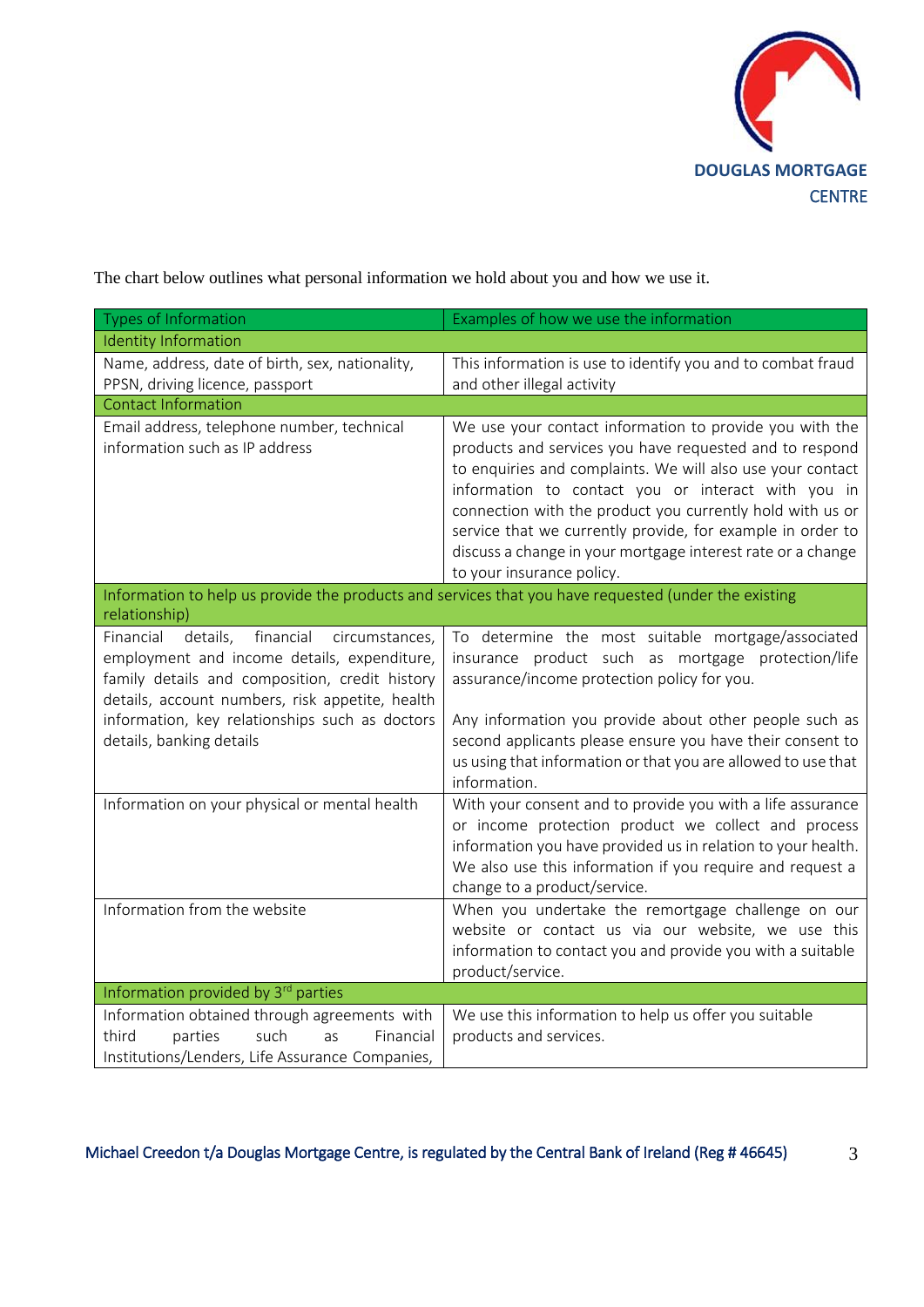

### 4. **Why we are processing your data? Our legal basis.**

We at Douglas Mortgage Centre need to collect personal data from you in order for us to provide you mortgages and associated insurance products such mortgage protection, life assurance, critical illness, income protection and pension products and services. Our reason (lawful reason) for processing your data under the GDPR is for the performance of your contract:

 Legal basis – Douglas Mortgage Centre needs to process your data as this is necessary in relation to a contract of mortgage finance or associated insurances or pension to which you, the individual has entered into or because you, the individual has asked for something to be done so you can enter into a contract.

From the 25<sup>th</sup> May 2018 all new clients of Douglas Mortgage Centre will need to consent to the processing of their data.

In any event, Douglas Mortgage Centre are committed to ensuring that the information we collect and use is appropriate for this purpose, and does not constitute an invasion of your privacy.

### 5. **How will Douglas Mortgage Centre use the personal data it collectsabout me?**

We will process (collect, store and use) the information you provide in a manner compatible with the EU's GDPR. We will endeavour to keep your information accurate and up to date, and not keep it for longer than is necessary. The chart outlined earlier gives you details as to why and how we use your personal data.

### 6. **Special Categories of personal data**

When we collect any special categories of personal data (e.g. health, religious beliefs, racial, ethnic origin – financial information is not classified as special categories of personal data) – we will ensure to obtain your explicit consent in line with the GDPR requirements.

### 7. **Who are we sharing your data with?**

We may pass your personal data on to third-party service providers contracted to Douglas Mortgage Centre in the course of dealing with you. Any third parties that we may share your data with are obliged to keep your details securely, and to use them only to fulfil the service they provide on your behalf. When they no longer need your data to fulfil this service they will dispose of the details.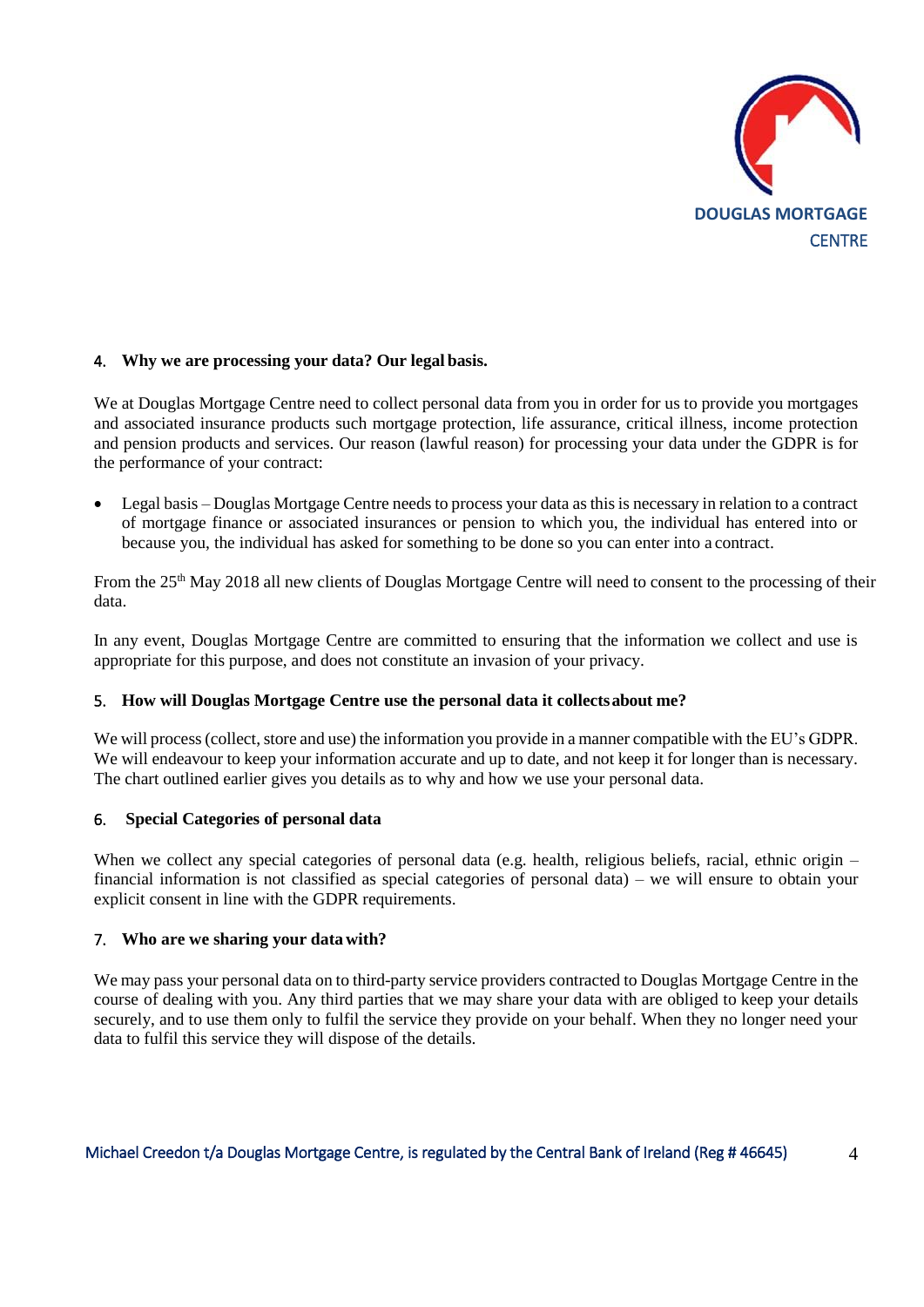

If we pass your sensitive personal data onto third party service providers contracted to Douglas Mortgage Centre, we will only do so once we have obtained your explicit consent, unless we are legally required to do otherwise. The third parties that we pass your personal data to are:

- Financial institutions/Lenders with whom we hold a written appointment with;
- Life Assurance companies with whom we hold a written appointment with
- Introducers of business to us with whom we may share details of any transactions arranged for you;
- Our home insurance partner to whom with your consent, we forward details of your home insurance requirements for the purposes of arranging your mortgage;
- Irish and EU regulatory and enforcement bodies such as the Central Bank of Ireland, an Garda Siochána, the courts, fraud prevention agencies and other bodies to enable us cooperate by law as we are required to do so;
- We use the services of ID Pal, a digital Know your Customersolution, that enables usto verify the identity our clients so as to comply with anti-money laundering requirements;
- We use the services of Adapt IT, an IT support company, and information security service providers such as Microsoft;
- We engage the services of Money Advice, a software company, that provide us with a comprehensive quotation and customer relationship management (CRM) platform.

If we transfer personal data to a third party or outside the EU, we as the data controller will ensure the recipient (processor or another controller) has provided the appropriate safeguards and on condition that enforceable data subject rights and effective legal remedies for you the data subject are available.

### 8. **Security Measures to safeguard your personal information**

We use internal technical and organisational measures to protect your personal information from unauthorised access to help ensure the appropriate use of your personal information and to maintain data accuracy. These security measures include password protecting of your personal information, physical protection of the premises, firewalls, encryption on all company devices and strong security protection procedures.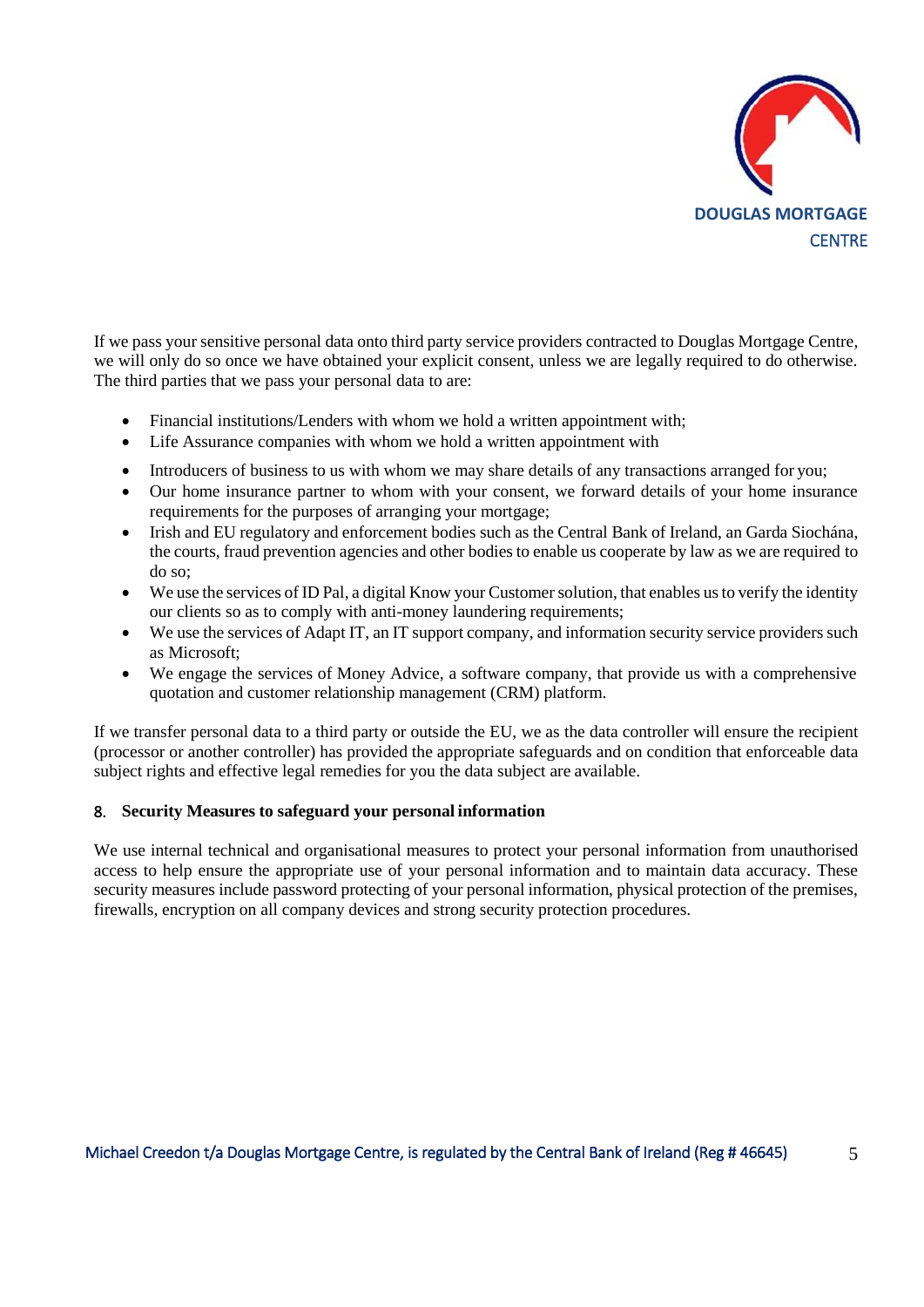

# 9. **Data Subjects Rights:**

Douglas Mortgage Centre facilitate you, our clients, rights in line with our Data Protection Policy and the Subject Access Request procedure. This is available on request.

Your rights as a data subject

At any point while we are in possession of or processing your personal data, you, the data subject, have the following rights:

- Right of access you have the right to request a copy of the information that we hold about you.
- Right of rectification you have a right to correct data that we hold about you that is inaccurate or incomplete.
- Right to be forgotten in certain circumstances you can ask for the data we hold about you to be erased from our records.
- Right to restriction of processing where certain conditions apply to have a right to restrict the processing.
- Right of portability you have the right to have the data we hold about you transferred to another organisation.
- Right to object you have the right to object to certain types of processing such as direct marketing.
- Right to object to automated processing, including profiling you also have the right to be subject to the legal effects of automated processing or profiling.
- Right to judicial review: in the event that Douglas Mortgage Centre refuses your request under rights of access, we will provide you with a reason as to why.

All of the above requests will be forwarded on should there be a third party involved as we have indicated in the processing of your personal data.

Additional information we are providing you with to ensure we are transparent and fair with our processing.

### 10. **Retention of your personal data**

Data will not be held for longer than is necessary for the purpose(s) for which they were obtained. Douglas Mortgage Centre will process personal data in accordance with our retention schedule. This retention schedule has been governed by our regulatory body, The Central Bank of Ireland, the requirements of the Financial Services Ombudsman and our internal governance.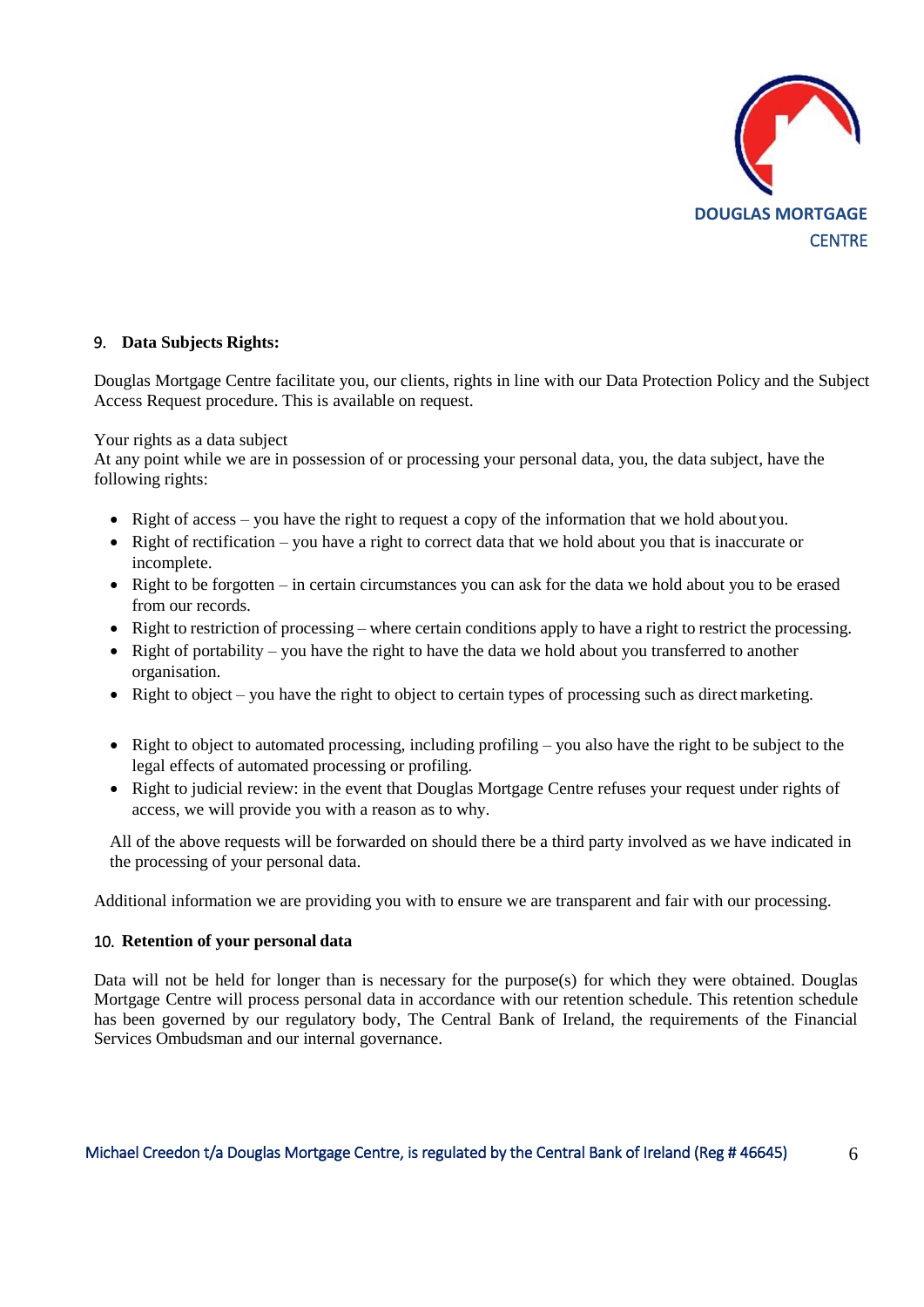

# 11. **Complaints**

In the event that you wish to make a complaint about how your personal data is being processed by Douglas Mortgage Centre or how your complaint has been handled, you have the right to lodge a complaint directly with the supervisory authority and Douglas Mortgage Centre Data Protection Officer/GDPR Owner.

### 12. **Failure to provide further information**

If we are collecting your data for a specific contract and you cannot provide this data the consequences of this could mean the contract cannot be completed or details are incorrect.

### 13. **Automated Decision Making and Profiling**

#### *Automated Decision Making*

We, in conjunction with lenders and life assurance companies use calculators and quotation tools to establish your affordability for credit and when providing quotations to you for associated insurance products. Whilst some providers may carry out these processes on an automated basis, we operate with human intervention and take into account information you provided us in your application form for a mortgage or proposal form for an insurance product, your health history, your credit history, other credit facilities you have with financial institutions, amount of mortgage requested, amount of life assurance request, the repayment or cover period etc. If you disagree with any of these decisions please contact us via the channels outlined in Section 2 above.

### *Risk Profiling*

To establish a customer's attitude to investment risk in relation to pensions, advisors may use automated calculators which calculate the customers' attitude to various levels of risk having answered a series of questions.

#### Profiling for marketing purposes

We currently do not profile our customers for marketing purposes however if in the future we choose to do this, we will seek your consent and tell you how you can object to profiling, including profiling for marketing purposes.

### 14. **Marketing**

We require your consent to market new products and services. (For existing relationships we will not market *new* products or services to you but, per the chart above, we may contact you in relation to the existing product or service we provided you, for example in order to discuss a change in your mortgage interest rate or a change to your insurance policy). For new products and services, we will ask you to consent at the beginning of the relationship.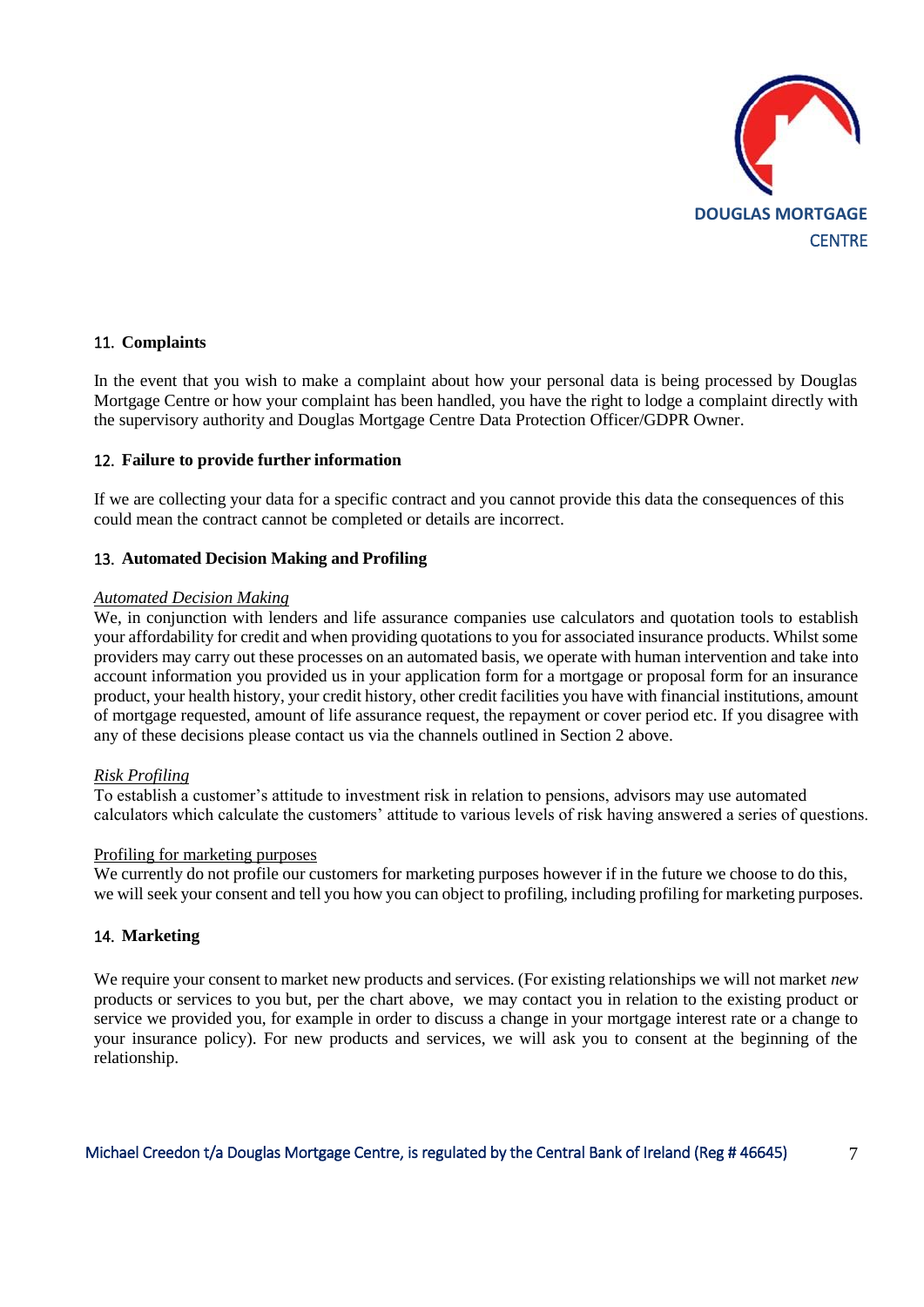

### 15. **Additional Processing**

If we intend to further process your personal data for a purpose other than for which the data was collected, we will provide this information prior to processing this data.

#### **Privacy policy statement changes**

Douglas Mortgage Centre may change this privacy policy from time to time. When such a change is made, we will post a revised version online. Changes will be effective from the point at which they are posted. It is your responsibility to review this privacy policy periodically so you're aware of any changes. By using our services you agree to this privacy policy.

Version 1- 25<sup>th</sup> May 2018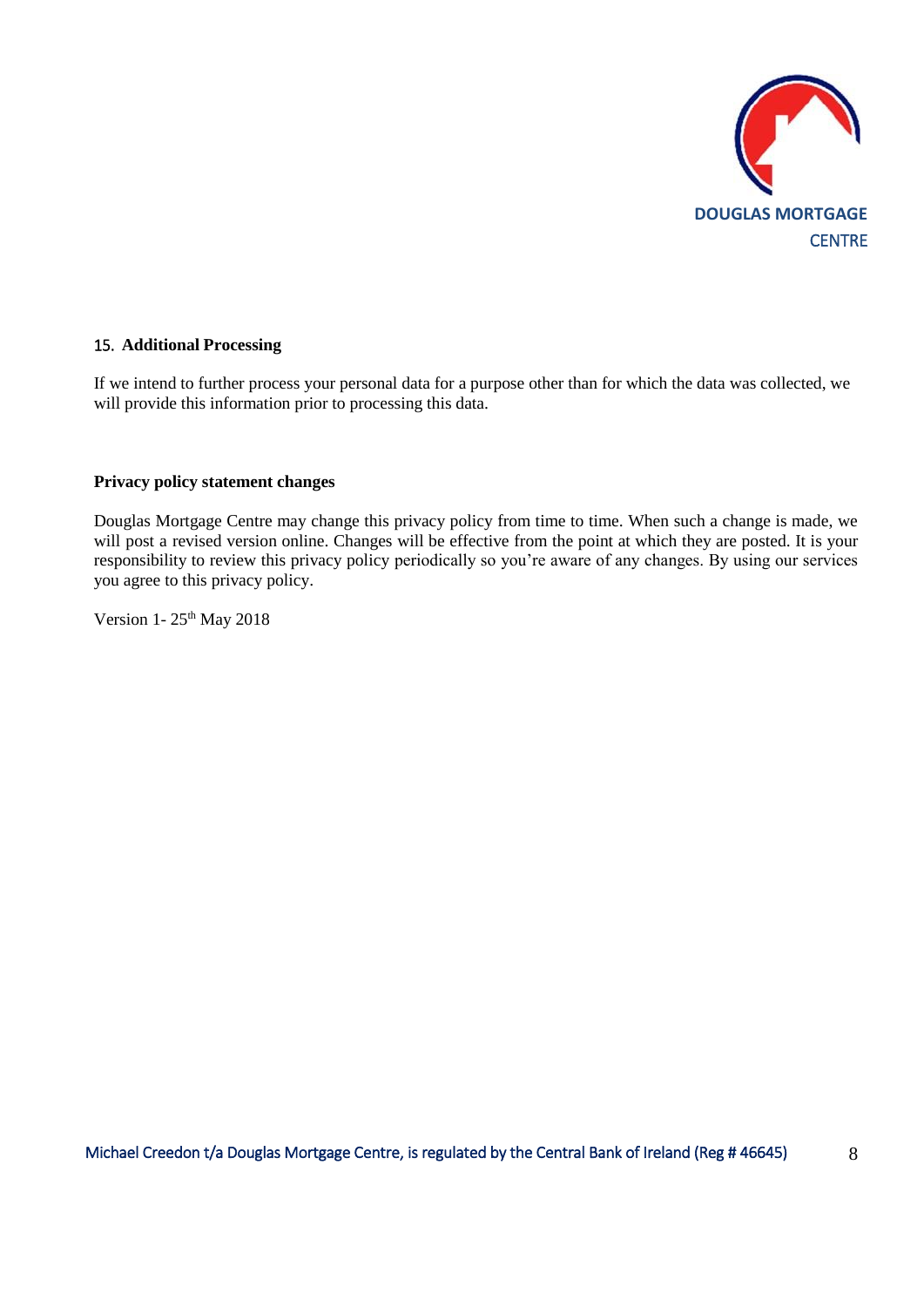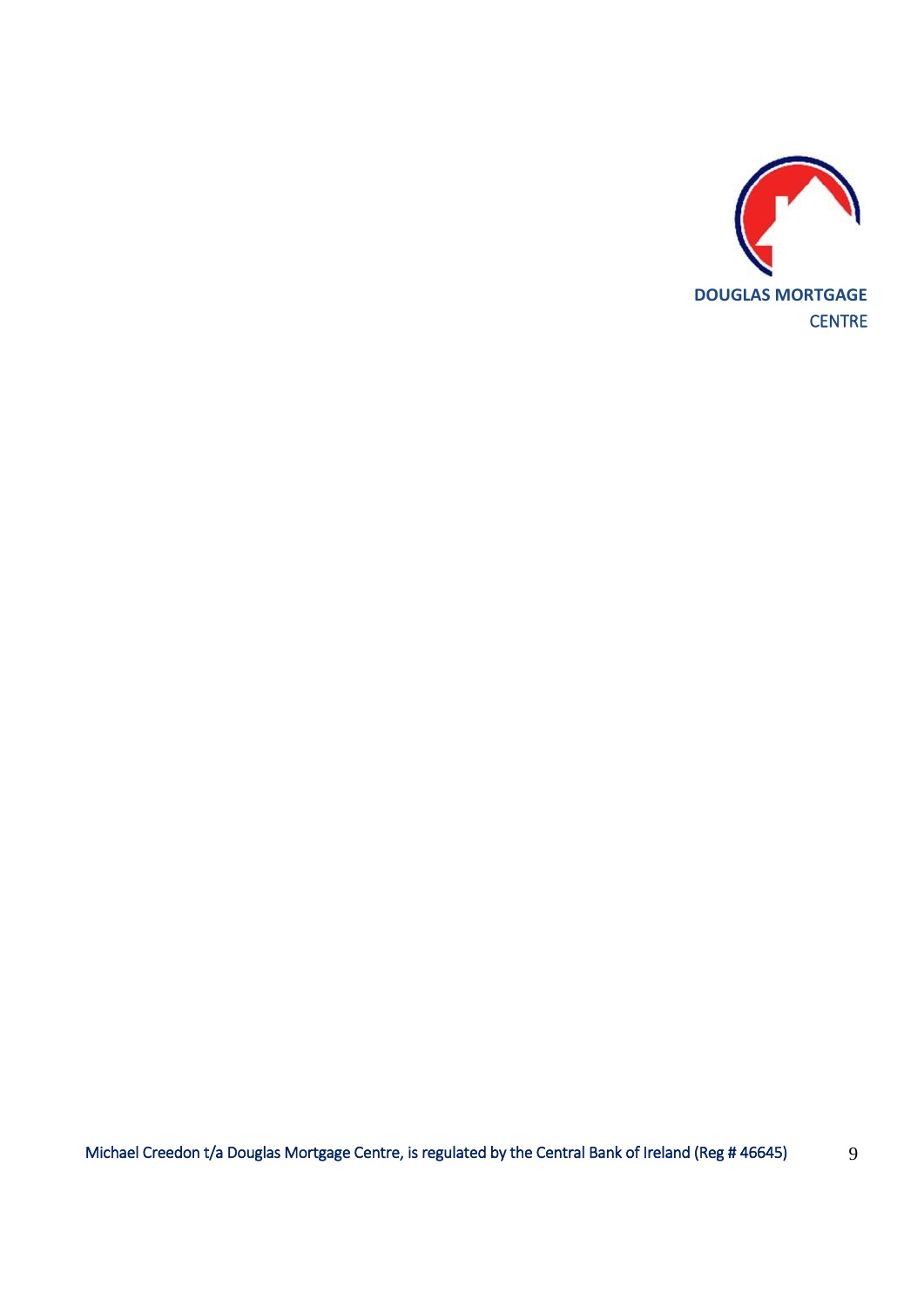